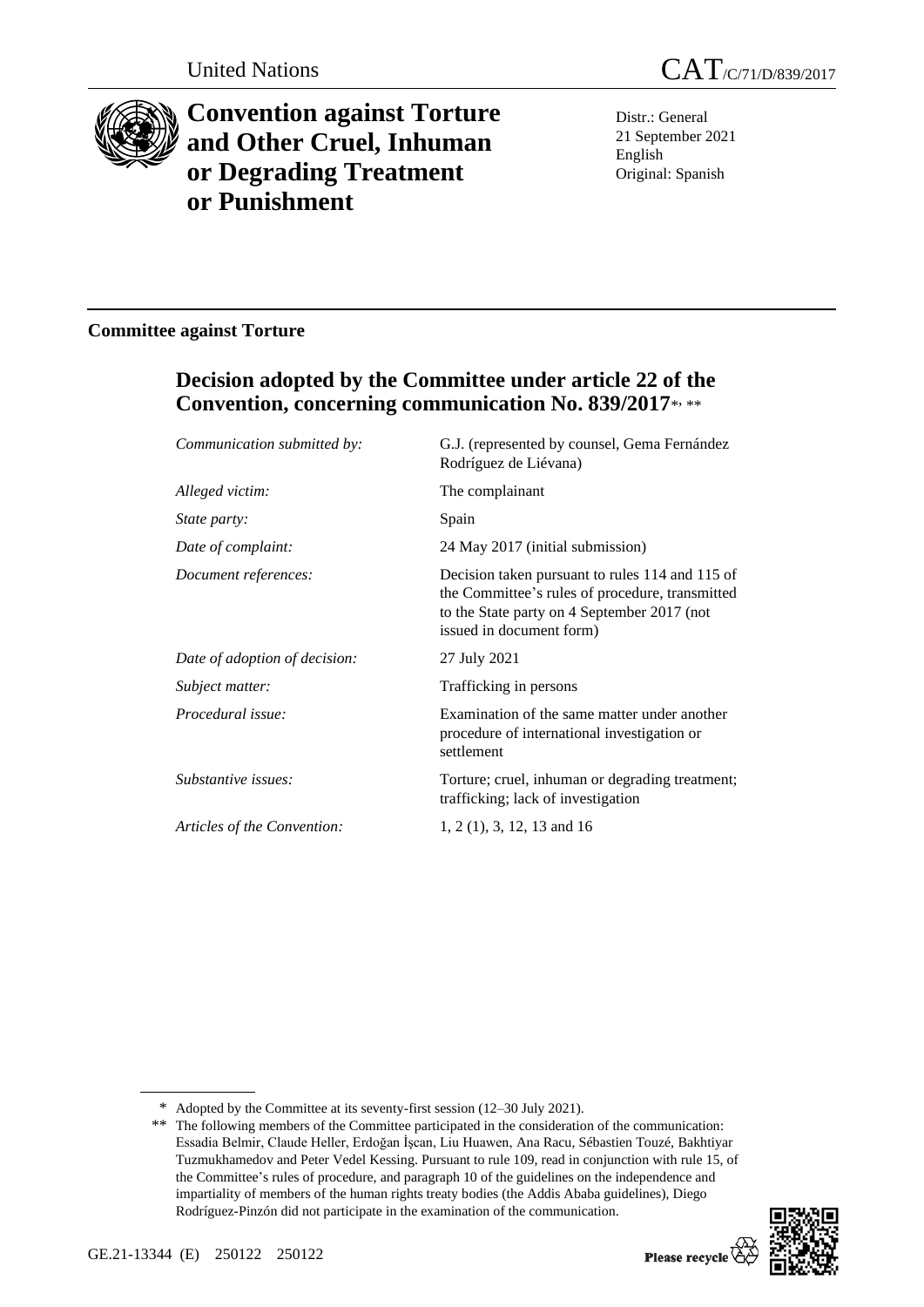1. The complainant is G.J., a Nigerian national born in 1985. She claims that the State party has violated her rights under article 2 (1), read in conjunction with articles 1, 3, 12, 13 and 16 of the Convention. The State party has made the declaration pursuant to article 22 of the Convention, effective from 21 October 1987. The complainant is represented by counsel, Gema Fernández Rodríguez de Liévana.

#### **Facts as submitted by the complainant**

2.1 In October 2006, the complainant was captured by a trafficking network in Benin City. The network tricked her with promises of domestic work and the opportunity to study. In November 2006, the complainant reached Spain in a small boat. Upon arrival, she was informed that she had incurred a debt of €20,000 and that in order to pay it off, she would have to engage in prostitution because her lack of documentation meant that she would be unable to work in any other capacity. In addition, she was subjected to voodoo rituals.

2.2 On 23 November 2006, under pressure from the network of traffickers, and on their instructions, the complainant applied for asylum. The network wanted her to regularize her situation so that it could continue sexually exploiting her. The trafficking network told her to claim that she was a Sudanese national and that she had fled the Sudan because she had been subjected to religious persecution. According to the complainant, this approach is commonly used by trafficking networks in Spain. On 22 January 2007, the Ministry of the Interior rejected her application without having identified her as a victim of trafficking. The administrative appeal she lodged to challenge the decision was rejected on 20 June 2007.

2.3 For three years, the complainant was sexually exploited against her will. In addition, she was forced to have unprotected sex, which resulted in her becoming pregnant. Although she made it clear that she did not agree, on 12 February 2010, she was taken to a clinic where she was made to sign a document consenting to the termination of her pregnancy. However, on 18 February 2010, before the procedure could be performed, the complainant was detained in an immigration check during an appointment at the Immigration Office in Coslada, where she intended to submit an application for a residence and work permit on the grounds of social ties. The complainant was immediately admitted to the Migrant Detention Centre in Madrid. On 24 February 2010, while she was still at the Centre, the complainant again applied for asylum, claiming that she had experienced religious persecution and feared being killed by the person who had helped her reach Spain and to whom she still owed money. The Office of the United Nations High Commissioner for Refugees (UNHCR) reviewed her application and found that her claims indicated that she had been and might still be a victim of trafficking in persons for the purposes of sexual exploitation. On that basis, it requested that her application for international protection be granted.<sup>1</sup> On 2 March 2010, the complainant's application was rejected because of inconsistencies in her account or a lack of substantiation of the facts as reported and because the story was very similar to the one in her first asylum application. On 3 March 2010, the complainant requested a reconsideration of her application, providing further details and arguing that the earlier decision had not been duly reasoned. On 5 March 2010, the complainant's request for reconsideration was also rejected.

2.4 On 11 March 2010, while the complainant was still at the Migrant Detention Centre, she met with the lawyer who is representing her before the Committee and stated that she wished to be represented by her. The lawyer attempted to find a notary to draft a public document authorizing her to represent the complainant. However, her attempts were unsuccessful; notaries are systematically denied access to the Centre and therefore consider it futile to travel there. This difficulty in obtaining access was recognized on 22 April 2010 by the courts of first instance responsible for monitoring the Centre.<sup>2</sup> Given the circumstances, the complainant signed a private contract with the lawyer who is representing her before the Committee, granting power of attorney with regard to her application for the period of recovery and reflection provided for in article 59 bis of Organic Act No. 4/2000 of 11 January on the rights, freedoms and social integration of foreigners in Spain, as well as all other

<sup>&</sup>lt;sup>1</sup> The complainant attaches a copy of the report.

<sup>2</sup> The complainant attaches an agreement issued by the three courts allowing notaries to have access to the Centre 24 hours a day, following an incident in which entry had been refused.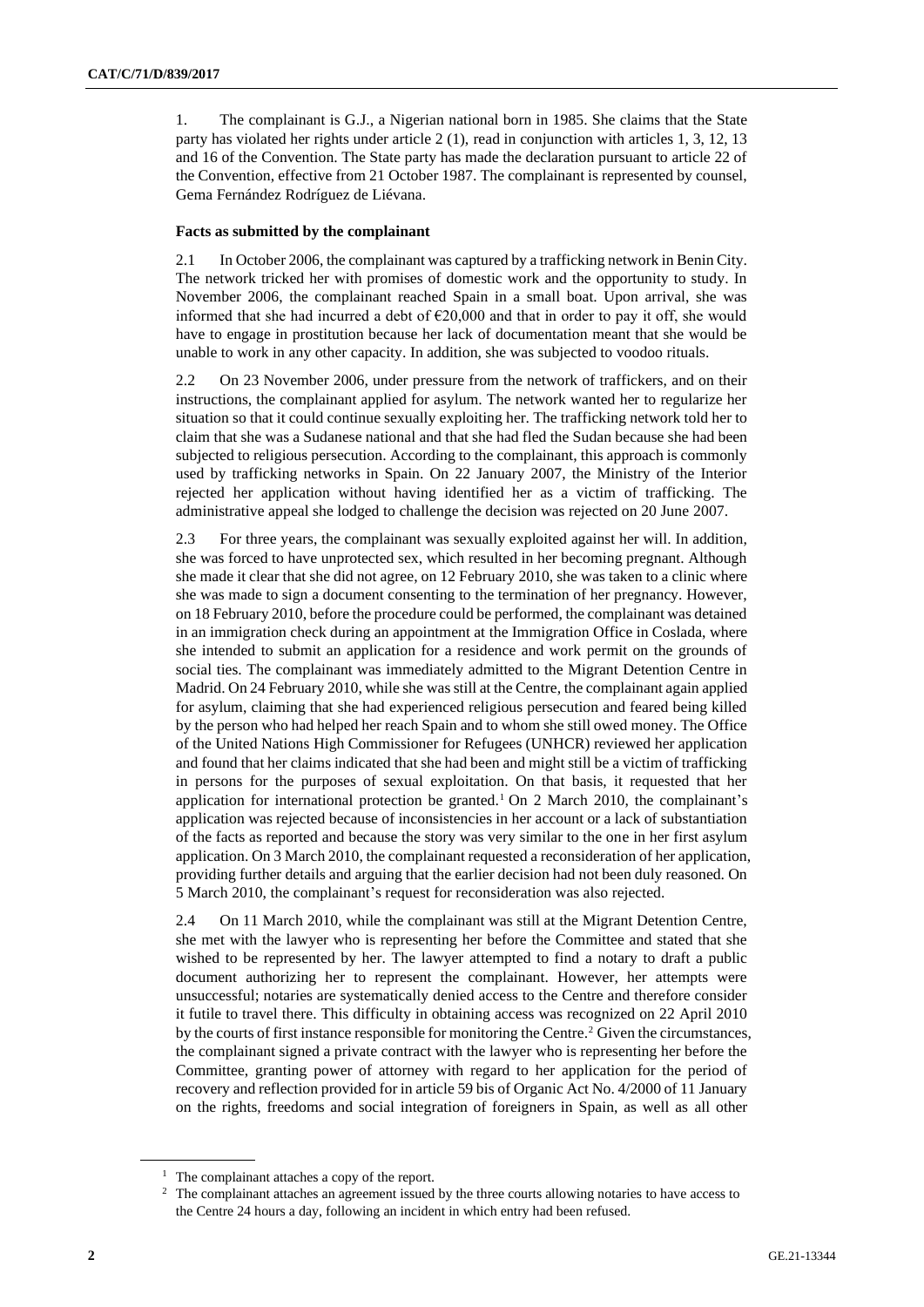proceedings relating to that application.<sup>3</sup> The recovery and reflection period, a mechanism provided for in national legislation, is designed to give victims of trafficking time to consider whether they wish to assist the authorities in the prosecution of the criminal network.

2.5 During the interview with her lawyer, the complainant stated that she was fearful of returning to Nigeria while pregnant and without having paid her debt. She was also afraid for her unborn child, aware that the children of trafficking victims became the property of the network. She also explained that during the time she had spent at the Migrant Detention Centre, she had not been provided with any pregnancy-related medical assistance or any psychological support. The complainant points out that physical and psychological violence was widespread at the detention centre in Aluche and that racism and discrimination were, and to a large extent still are, rife there.

2.6 On 12 March 2010, the complainant submitted a request for the period of recovery and reflection accorded to victims of trafficking. That same day, the Office of the Ombudsman was made aware of the complainant's case by her lawyer and issued a resolution addressed to the General Commissariat for Immigration and Borders and to the Government Delegation in the Community of Madrid suggesting that the complainant's expulsion from Spain, which was scheduled for that night, should be delayed and that the necessary procedures should be initiated to grant her the period of recovery and reflection provided for in article 59 bis (2) of Organic Act No. 2/2009 of 11 December.

2.7 Upon submission of the request, the complainant was interviewed by police officers, to whom she provided all the information she had about her traffickers, including names, telephone numbers and other details. The complainant claims that this information was never investigated or reviewed during the consideration of her application.

2.8 On 16 March 2010, the Government Delegation in Madrid denied the complainant's request for a period of recovery and reflection and she was expelled that night. This decision was not communicated to the complainant and her lawyer until 17 March 2010, after the expulsion had been carried out.

2.9 On 31 March 2010, the complainant's lawyer filed an administrative appeal on her behalf, challenging the decision made by the Government Delegation in Madrid on 16 March 2010 to expel her and requesting judicial protection of her fundamental rights as an individual. In the appeal, it was argued that the fact that she had been expelled before her legal representative had been notified that the request for a reflection period had been rejected had prevented the complainant from having effective access to a judicial review of the decision. On 5 April 2010, Madrid Administrative Court No. 14 requested the submission of a power of attorney and declared the private document signed by the complainant to be inadmissible. On 7 May 2010, an application for reconsideration was submitted, in which it was claimed that the applicant's lack of a power of attorney was a direct consequence of her expulsion and the State's violation of her fundamental rights. It was also claimed that, once she had been expelled, she was unable to grant power of attorney before the court itself. A request was made for the private document to be recognized or, alternatively, for the organization Women's Link Worldwide to be deemed entitled to act as the holder of legitimate rights and interests in the case. In a decision issued on 7 June 2010, the Court rejected the application for reconsideration, stating that it was possible for the complainant to grant a power of attorney at a consulate. On 8 July 2010, the complainant's counsel lodged a written submission in respect of the decision of 7 June. On 3 August 2010, after a public hearing, the Court again ruled against the complainant's claims. That decision was appealed. On 27 May 2011, the Madrid High Court of Justice rejected the appeal on the basis that, despite the known difficulties persons held at the Migrant Detention Centre faced in obtaining the services of a notary, there was no evidence that the complainant had attempted to obtain such a service. The Court also found that the complainant could submit a power of attorney through the consular authorities in her country and that the organization Women's Link Worldwide was not entitled to be a party to the proceedings or to prosecute the case.

<sup>&</sup>lt;sup>3</sup> The complainant provides a copy of the contract.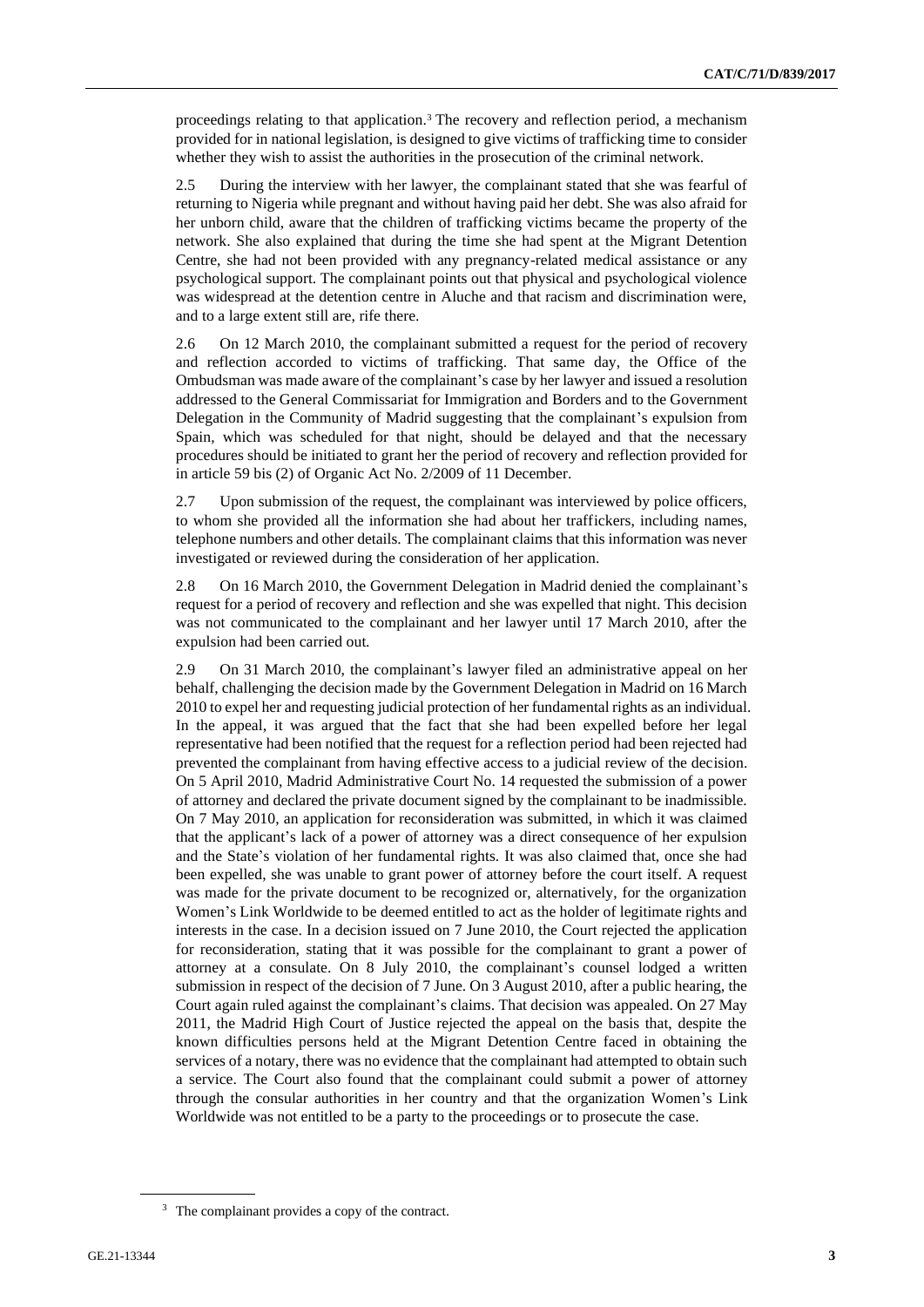2.10 On 8 July 2011, an application for *amparo* (protection) was filed with the Constitutional Court. On 7 March 2012, the Court dismissed the application, citing a lack of special constitutional significance.

2.11 In parallel to the national proceedings, on 21 April 2010 the case was brought to the attention of the Special Rapporteur on trafficking in persons, especially women and children, through the individual complaints procedure. The Special Rapporteur found the complaint admissible and sent questions to the Spanish Government in August 2010. At the time of writing, almost seven years later, the State party has not responded to her requests.

2.12 On 18 December 2012, an application was lodged with the European Court of Human Rights. On 21 June 2016, a chamber composed of seven judges found the application inadmissible and did not proceed to consider the merits. The decision of inadmissibility was based on the absence of a general power of attorney issued by a notary in relation to the proceedings; the Court found that the private power of attorney agreement signed by the complainant was not sufficient.

2.13 The complainant has been in contact with her lawyer following her expulsion. She reported that, predictably, she had once again fallen into the hands of her traffickers just as she had feared. In March 2011, Women's Link Worldwide sent an expert on trafficking in women to Nigeria to undertake a fact-finding mission on trafficking commissioned by the Office of the Ombudsman. During her trip, she located the complainant and spoke to her by telephone to try to arrange a meeting. The complainant was not able to respond to the invitation or attend a face-to-face meeting because a man took the phone from her and hung up on the expert. Suspecting that she had spoken to the authorities, the network had totally restricted her freedom of movement and punished her severely using multiple forms of violence. The organization continued to search for her and subsequently obtained information indicating that she had again been taken out of Nigeria and that the network was planning for her to travel back to Europe via Libya in order for her to repay her debt, thus trafficking her for a second time.

#### **Complaint**

3.1 The complainant claims that the State party has violated her rights under article 2 (1), read in conjunction with articles 1, 3, 12 and 13 of the Convention. Alternatively, if the Committee were to find that the facts as reported did not constitute acts of torture within the meaning of article 1, she claims a violation of article 16 of the Convention.

3.2 The complainant claims that the facts as reported constitute a violation of article 2 (1) of the Convention, read in conjunction with article 1. She emphasizes that the international community has recognized that certain forms of violence against women and girls committed by private individuals, such as trafficking in women, can constitute torture. She notes that in most cases, trafficking is perpetrated by private individuals. However, she points out that, in its general comment No. 2 (2007), the Committee has established that States can be held responsible when acts of torture have been committed by private actors if the State authorities knew or had substantial grounds for believing that such acts were being committed. The complainant considers that the elements of the definition of torture are present in her case. Firstly, with respect to the State's involvement, it acted negligently in failing to intervene and stop the acts of torture to which she was subjected as a victim of trafficking. A number of Spanish authorities were aware of her situation but did not identify it as exploitation. The State, through its indifference and inaction, encouraged her continued sexual exploitation and de facto authorized it, which constitutes torture. After she applied for asylum and the period of recovery and reflection while at the Migrant Detention Centre, there were no longer simply indications of trafficking; rather, the complainant herself had confirmed these in a witness statement which was corroborated by reports from two organizations working on the issue of trafficking and from UNHCR. The State again acted negligently in disregarding the complainant's allegations, judging them to be implausible and perpetuating gender and racial stereotypes in its assumption that women in her situation lie. Secondly, as to the severity of her pain and suffering, for three years the complainant was subjected to psychological coercion by her traffickers, who forced her to prostitute herself against her will. In addition, she was subjected to harassment in the form of constant calls and threats made by her exploiter and the madam who controlled her. They pressured her to engage in prostitution to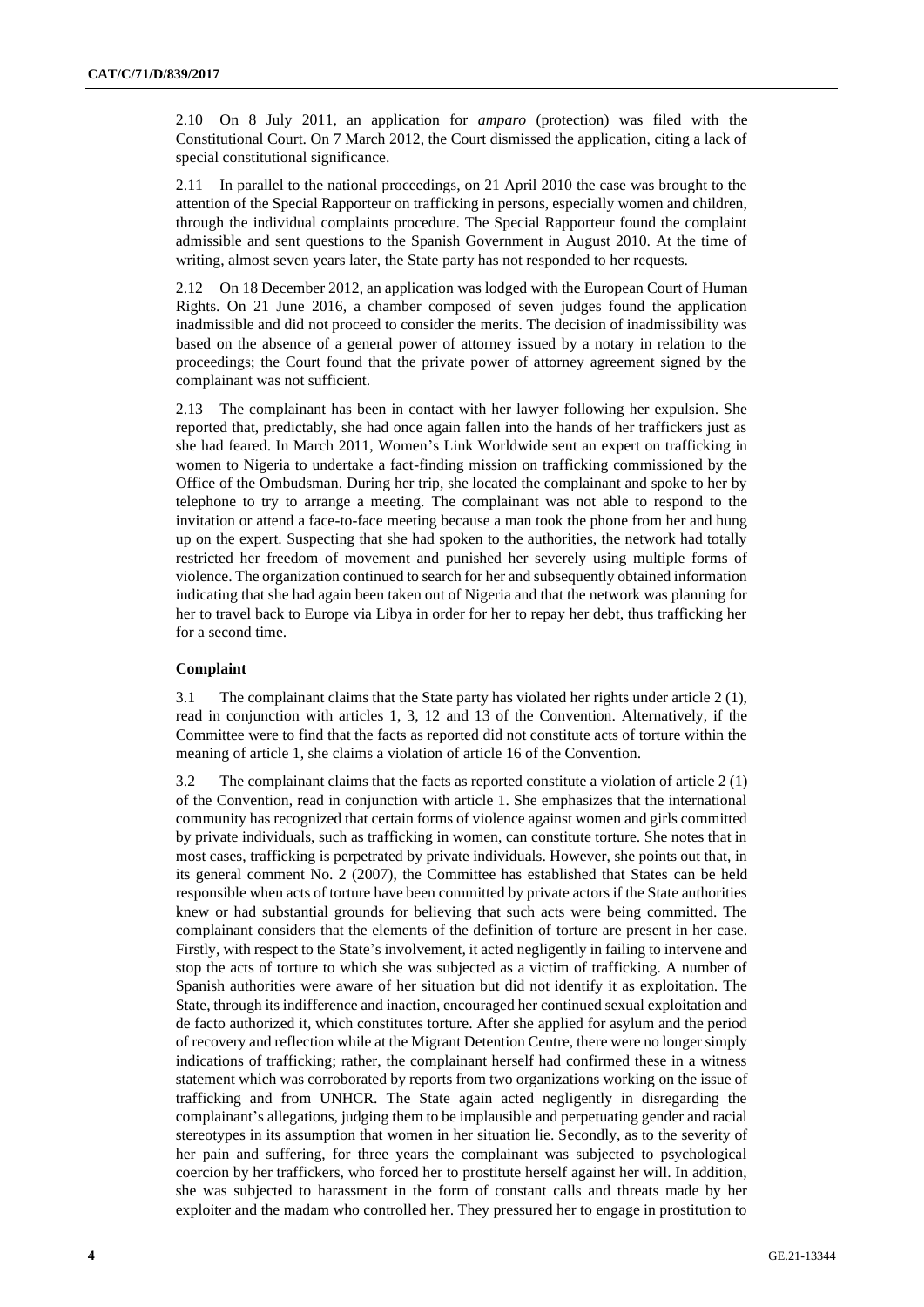pay off the debt she had incurred by travelling to Spain and forced her to have sex without a condom in order to earn more money, which eventually led to her pregnancy. In addition to the harm and suffering inflicted by the network, the complainant also suffered institutional violence owing to the failure of the authorities to correctly identify her as a victim of trafficking while she was at the Migrant Detention Centre. Thirdly, the suffering was inflicted for the purposes of sexual exploitation, which involved intimidation, punishment and coercion. The trafficking-related acts described by the complainant are clearly linked to gender-based discrimination, since she is a Nigerian migrant woman with few resources and without education or employment who was coerced for the purposes of sexual exploitation. The complainant also suffered discrimination with regard to the enjoyment of her rights and guarantees as a victim of trafficking, including the right to a reflection period. Her personal circumstances and the context in Nigeria were not taken into account, and her irregular administrative status was prioritized over her rights. Fourthly, the perpetrators' intent is evidenced by the fact that they subjected the complainant to sexual exploitation and kept her in a permanent state of fear. Furthermore, the complainant was left powerless: she was de facto deprived of her liberty and subjected to continuous threats, coercion and ill-treatment by the network, which prevented her from fleeing or asking for help to escape its control. The authorities' inaction in response to this situation and her placement in a detention centre caused the complainant serious anguish and suffering, and she was extremely afraid for her own life and that of the baby she was carrying.

3.3 In the alternative, should the Committee find that any of the elements of torture set out above have not been sufficiently substantiated, the complainant claims that the treatment she suffered should be considered to constitute a violation of article 16 of the Convention. The situation of trafficking for the purposes of exploitation described by the complainant implies, at the very least, a violation of the right not to be subjected to cruel, inhuman or degrading treatment.

3.4 The complainant also claims that her expulsion to Nigeria violated the obligation of non-refoulement set forth in article 3 of the Convention. In that regard, she recalls that the Committee, in line with its general comment No. 2 (2007), has applied this principle to States parties' failure to prevent and protect victims from gender-based violence, such as rape, domestic violence, female genital mutilation and trafficking. In this case, the Spanish State violated article 3 of the Convention because it neither identified the complainant as a victim of trafficking for the purposes of sexual exploitation nor, as a result, correctly assessed the likelihood of her facing a risk of torture if she was returned to her country of origin, namely Nigeria, which she did indeed face when she was trafficked for a second time. The complainant claims that the European Court of Human Rights has recognized that victims of trafficking who are returned to Nigeria risk being trafficked again if the authorities are not informed of their return and do not therefore provide them with assistance. <sup>4</sup> In the complainant's case, the authorities were not informed. The complainant adds that the Department of State of the United States of America also published a report on Nigeria in 2011 which asserted that Nigerian women victims of trafficking who were returned to the country might be forced into prostitution by the security forces themselves.<sup>5</sup> Lastly, she claims that due process was not ensured during the proceedings, giving rise to a procedural violation of article 3 of the Convention. Certain key decisions were not sufficiently reasoned and, most importantly, there is no effective remedy in Spain to challenge identification procedures in which due process has not been applied, nor is there an effective remedy with automatic suspensive effect that guarantees the non-expulsion of a victim of trafficking, even in cases where the expulsion itself violates a fundamental right. In fact, the complainant's expulsion was carried out before her legal representative was notified, clearly leaving her without the opportunity to defend herself and preventing her from having effective access to a judicial review of the administrative decision. The complainant's defence was hindered because, from the time she was admitted to the Migrant Detention Centre, she was unable to communicate with the outside world. Her mobile phone was confiscated, she was never provided with access to a computer or the Internet, and there was an insufficient number of telephone booths. It should be noted in this regard that the situation remained unchanged and

<sup>4</sup> European Court of Human Rights, *V.F. v. France*, Application No. 7196/10, p. 14.

<sup>5</sup> See United States Department of State, *Trafficking in Persons Report 2011*.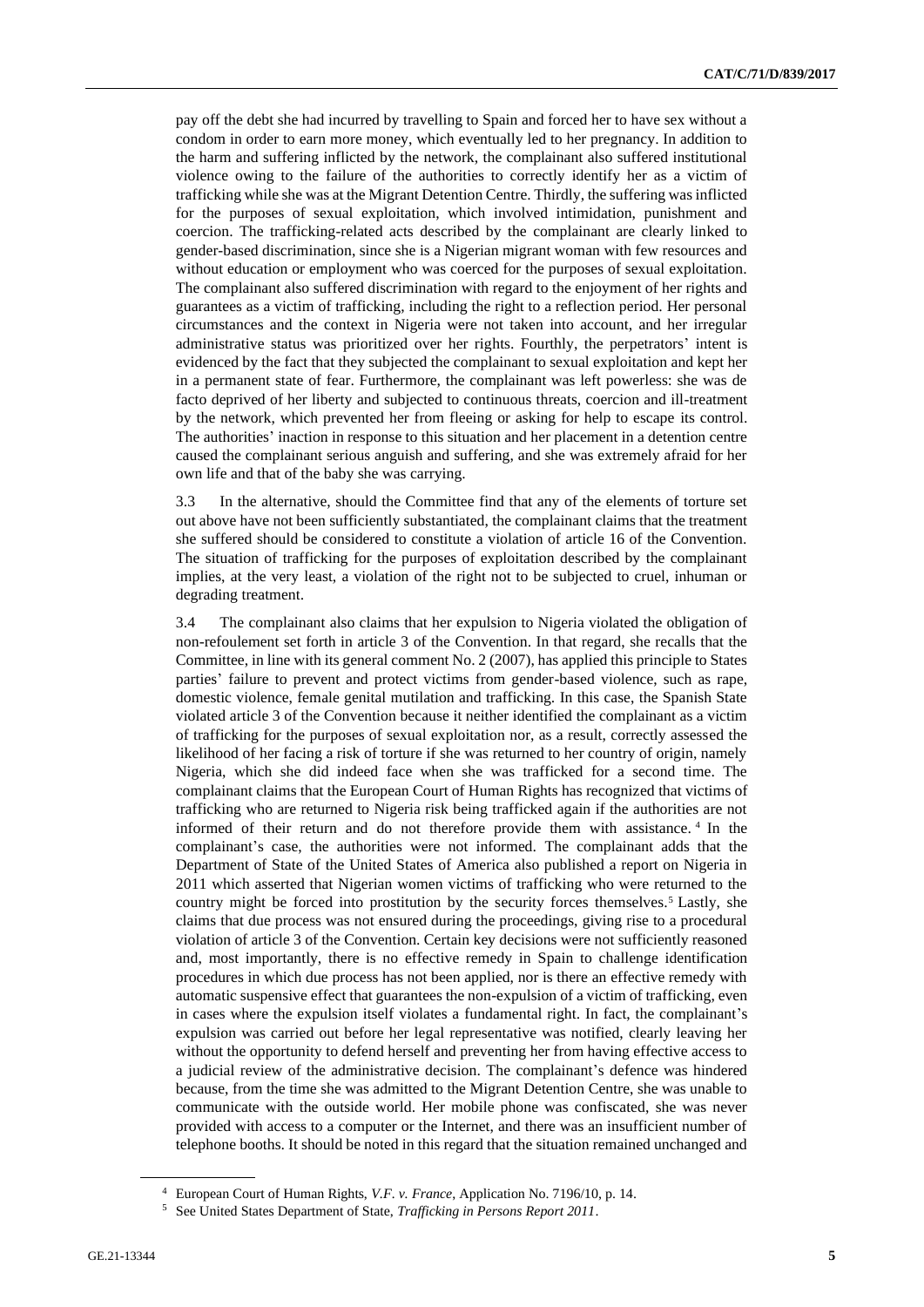that in a similar case, Madrid Investigating Court No. 6, which is responsible for monitoring the Migrant Detention Centre, issued a decision on 27 February 2012 requiring that detainees be given at least 12 hours' notice of their expulsion, including details of the time of departure and arrival, flight number and destination. By order of the same Court, this decision was reiterated to the Director of the Centre on 26 June 2015. In addition, the complainant did not receive a medical check-up to ensure that she was fit to travel. Lastly, it was not possible to challenge the expulsion decision before any judicial body. In addition, the complainant recalls that during the few days she spent at the Migrant Detention Centre in Aluche, no notaries were prepared to go there so that she could grant a general power of attorney for litigation.

3.5 The complainant also claims a violation of articles 12 and 13 of the Convention, read in conjunction with article 2 (1), owing to the failure to conduct a prompt and impartial investigation into the complaints she made to the police regarding torture or ill-treatment. She claims that the State party should have initiated an investigation into her situation as soon as it became aware of her presence in Spain. The complainant reiterates her allegations with regard to the negligence of the State party's authorities in identifying and protecting her (see para. 3.2 above). The only action taken by the administration was the interview carried out as part of her application for the period of recovery and reflection. Moreover, according to the complainant, the information she provided during the interview was obtained irregularly, since the authorities should not have had access to it until the period of recovery and reflection had been granted, and then only if she had decided to cooperate with them.<sup>6</sup> In any event, once she had put herself at risk in that way, the authorities should have provided her with greater protection. However, instead of applying a human rights approach, the police applied immigration rules and prioritized the fact that she was a foreign national with irregular administrative status. The body responsible for reviewing her application adopted a similar approach and did not take any steps to clarify the circumstances she reported, but simply based its assessment on the interview, without taking into account the reports of the organizations specializing in trafficking. In addition, articles 12 and 13 were violated as a result of the breach of the rights to complain and to have one's case promptly and impartially examined by the competent authorities.

#### **State party's observations on admissibility and the merits**

4.1 On 27 September 2020, the State party submitted its observations on the admissibility and merits of the communication. It concluded that the communication is inadmissible on the grounds that it had been submitted to another procedure of international investigation or settlement, that the complainant's lawyer did not have sufficient power of attorney and that the submission was manifestly unfounded and abusive.

4.2 The State party notes that the European Court of Human Rights declared the complaint inadmissible on the grounds that it had not been established that the complainant had any intention of applying to the Court. The State party emphasizes that the Court, in accordance with its own jurisprudence, considered whether an exception to this requirement could be made, for example on the basis of the complainant's agreement to be represented before the domestic authorities or the extreme vulnerability of the applicant.<sup>7</sup> The State party further recalls that the complaint brought before the European Court contained the same allegations and was submitted on behalf of the complainant. The State party concludes that since the European Court found, following a thorough analysis of the case file, that the complainant was not especially vulnerable and that no exception could therefore be made to the requirement to provide a specific power of attorney for the Court, the communication should be considered inadmissible under article 22 (5) (a) of the Convention.

4.3 With regard to the allegations of inadmissibility *ratione personae*, the State party recalls that the arguments used by the complainant's representative with regard to her capacity to represent her have already been examined by the European Court of Human

<sup>6</sup> Spain, Report of the Office of the Ombudsman, *La trata de seres humanos en España: víctimas invisibles*, Madrid, 2012, p. 167.

<sup>7</sup> *Centre for Legal Resources on behalf of Valentin Câmpeanu v. Romania [GC]*, Application No. 47848/08, paras. 104–114.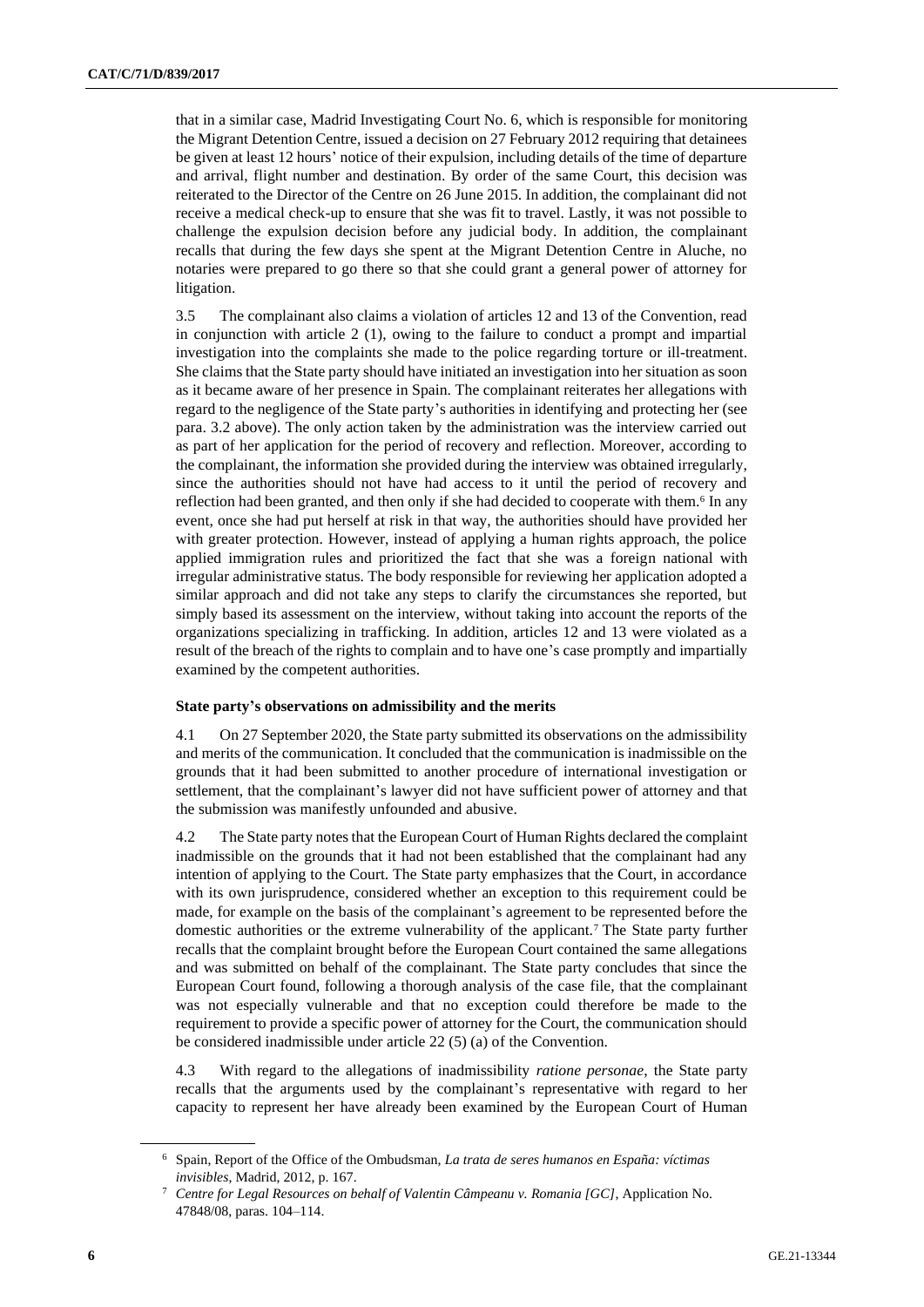Rights, which took into account the fact that the complainant had been represented before the Spanish authorities by two different lawyers and that the lawyer representing the complainant had had only indirect contact with her. The European Court concluded that the testimony of the trafficking expert who spoke to the complainant during a trip to Nigeria and maintained that she had consented to have her case brought before international bodies was not a sufficient basis to establish that she was aware of and agreed with the lawyer's intention to file a complaint. In addition, the State party cites the Committee's jurisprudence, according to which alleged victims must expressly authorize the author of a communication to act on their behalf before the Committee, unless it is impossible for them to do so given their situation. If it is not proven to have been impossible, especially if proceedings have been brought at the domestic level in connection with the same facts, the Committee considers that the author is not competent to represent the victim.<sup>8</sup> The State party therefore requests that the communication be declared inadmissible *ratione personae* under rules 104 (2) (c) and 113 (a) of the Committee's rules of procedure.

4.4 The State party further submits that the communication is unfounded and abusive as the complainant made no mention of trafficking until 4 March 2010. In her two asylum applications, she had claimed to be fleeing religious persecution. She presented herself as a Sudanese national in the first application and as a Nigerian national in the second one. The State party recalls that these asylum applications were duly analysed and were rejected on the grounds that the complainant's account was not proven. The State party considers it disproportionate to assume, solely on the basis of the statements the complainant made on 4 March and which directly contradicted her earlier claims, that all elements of her account that date from 2006 are true. With regard to the complainant's allegations that the State party violated articles 3, 12 and 13, read in conjunction with article 2, of the Convention because it failed to identify the complainant as a victim of trafficking, neglected to investigate the case and expelled her from its territory, the State party considers it abusive to require the authorities to take action that does not correspond to the complainant's own account, in which she claimed to have fled her country of origin because of religious persecution.

4.5 The State party also considers that the Committee should not act as an additional appeal body and that it is generally for the courts of States parties to evaluate facts and evidence, unless it can be ascertained that the conduct of the trial or the evaluation of facts and evidence was clearly arbitrary or amounted to a denial of justice. In this regard, it considers that there can be no question of any negligence in the authorities' dealings with the complainant during the years she spent in its territory in an irregular situation, nor of any arbitrary action or denial of justice.

4.6 On the merits, the State party maintains that there is no indication of any violation of the Convention. The State party finds it difficult to entertain the account set forth in the communication, because to do so would be to accept that the complainant and her lawyers misled the Spanish authorities in the two asylum proceedings and that only the statement made when the second asylum application was re-examined was true. The State party's actions in the three domestic procedures clearly show that the State party acted diligently.

#### **Complainant's comments on the State party's observations on admissibility and the merits**

5.1 On 21 May and 28 November 2019, the complainant submitted her comments on the State party's observations. Firstly, the complainant considers that the proceedings before the European Court of Human Rights did not have the same purpose, as they focused on the application of the Convention for the Protection of Human Rights and Fundamental Freedoms (European Convention on Human Rights), whereas the communication to the Committee focuses on the establishment of the facts alleged to constitute torture under the Convention against Torture. Furthermore, she disagrees with the assertion that the European Court has examined the case, since the Court considered only the formal admissibility criteria and did not give sufficient consideration to the merits. In particular, the complainant recalls that the Committee has taken decisions of inadmissibility<sup>9</sup> in cases where the European Court

<sup>8</sup> *J.H.A. v. Spain* (CAT/C/41/D/323/2007), para. 8.3.

<sup>9</sup> *M.T. v. Sweden* (CAT/C/55/D/642/2014), para. 8.2.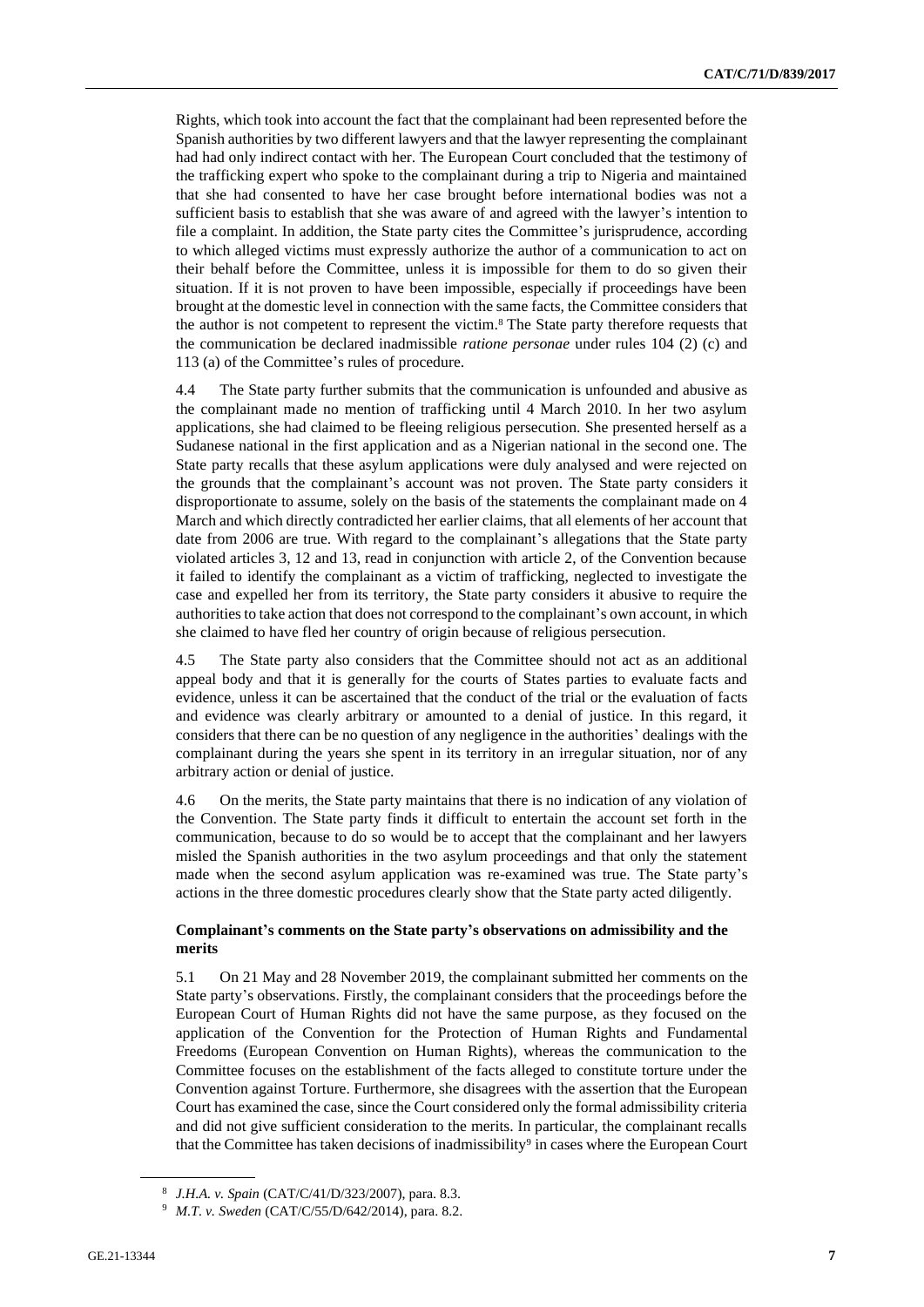stated that an application did not disclose any appearance of violation of the European Convention. In her case, however, the Court did not make such a statement, giving rise to the conclusion that the Court did not examine the merits of the case. The complainant reiterates that the decision refers only to inadmissibility *ratione personae*.

5.2 In relation to the allegations of inadmissibility *ratione personae*, the complainant argues, firstly, that the decision of the European Court of Human Rights was taken according to procedural rules that differ from those governing the mechanism of the Committee. The complainant notes that while the European Court requires in rule 45 of its Rules of Court "a power of attorney or written authority", the Committee's rules of procedure require "appropriate authorization". The complainant also considers that the Committee has developed a different approach in its jurisprudence, focusing on whether it can be established in some manner that victims have consented to being represented. The complainant underlines the fact that the jurisprudence referred to by the State party consists of cases in which the Committee was unable to conclude that it would not have been possible for the representatives to make contact with the alleged victims.<sup>10</sup> It is recalled that a relationship of trust was established between the complainant and her representative, which led to the granting of power of attorney. This power of attorney could not be made official before a notary because the Spanish authorities hindered access to the Migrant Detention Centre. Furthermore, the fact that it was subsequently not possible to obtain a power of attorney specifically for international bodies is also attributable to the State party, which expelled the complainant without giving her advance notice and without notifying her legal representative. In this regard, the jurisprudence of international human rights mechanisms considers that in individual communications procedures, a State cannot benefit from its own negligence.<sup>11</sup> The contract grants the complainant's representative power of attorney in all administrative and judicial proceedings arising from the applications for a reflection period and for a stay of the expulsion proceedings. Moreover, the complainant reiterated her preference when she spoke to her representative by telephone and stated that she consented to the continuation of legal action, in particular with regard to submitting complaints to international bodies. Furthermore, it is argued that the complainant's situation, given that she is once again being controlled by the trafficking network, prevents her from making contact with her representatives. In the jurisprudence of the Human Rights Committee,<sup>12</sup> such a situation has been sufficient to give complainants' representatives *locus standi*. This interpretation is fully applicable to the present case. However, the complainant's representative reiterates that the authorization provided complies with the formalities required under the rules of procedure. The complainant's representative considers that it has been sufficiently substantiated that the complainant cannot submit the communication on her own, that any perceived deficiencies in the authorization granted are due to the State party's actions and omissions, that the complainant is not in a position to provide further express consent and that the communication before the Committee constitutes a continuation of the proceedings arising from the request for a reflection period, thus remaining within the authority granted by the complainant. For this reason, and because of the particular importance of this communication, the representative considers that the communication should be considered admissible *ratione personae*.

5.3 With regard to the allegations that the communication is abusive and is not sufficiently substantiated, the complainant notes that the State party has neither argued for, nor proven, a lack of substantiation. With regard to the claim that the communication is abusive, the complainant considers that, according to the Committee's jurisprudence,<sup>13</sup> submissions are deemed abusive only when a complaint amounts to malice or a display of bad faith or intent at least to mislead, or is frivolous, or the acts or omissions referred to have nothing to do with the Convention. The State party has not proven that the complaint constitutes an act of malice or bad faith or an intention to mislead or is frivolous. With regard to the possibility that the complaint is beyond the scope of the Convention, the complainant refers to the following

<sup>10</sup> *J.H.A. v. Spain*, para. 8.3.

<sup>11</sup> Inter-American Court of Human Rights, *Radilla Pacheco v. Mexico*, judgment of 23 November 2009, Mexico (Preliminary Objections, Merits, Reparations and Costs), Series C, No. 209, para. 197.

<sup>12</sup> Human Rights Committee, *Ndong Bee et al. v. Equatorial Guinea* (CCPR/C/85/D/1152), para. 5.2.

<sup>13</sup> *Ben Salem v. Tunisia* (CAT/C/39/D/269/2005), para. 8.4.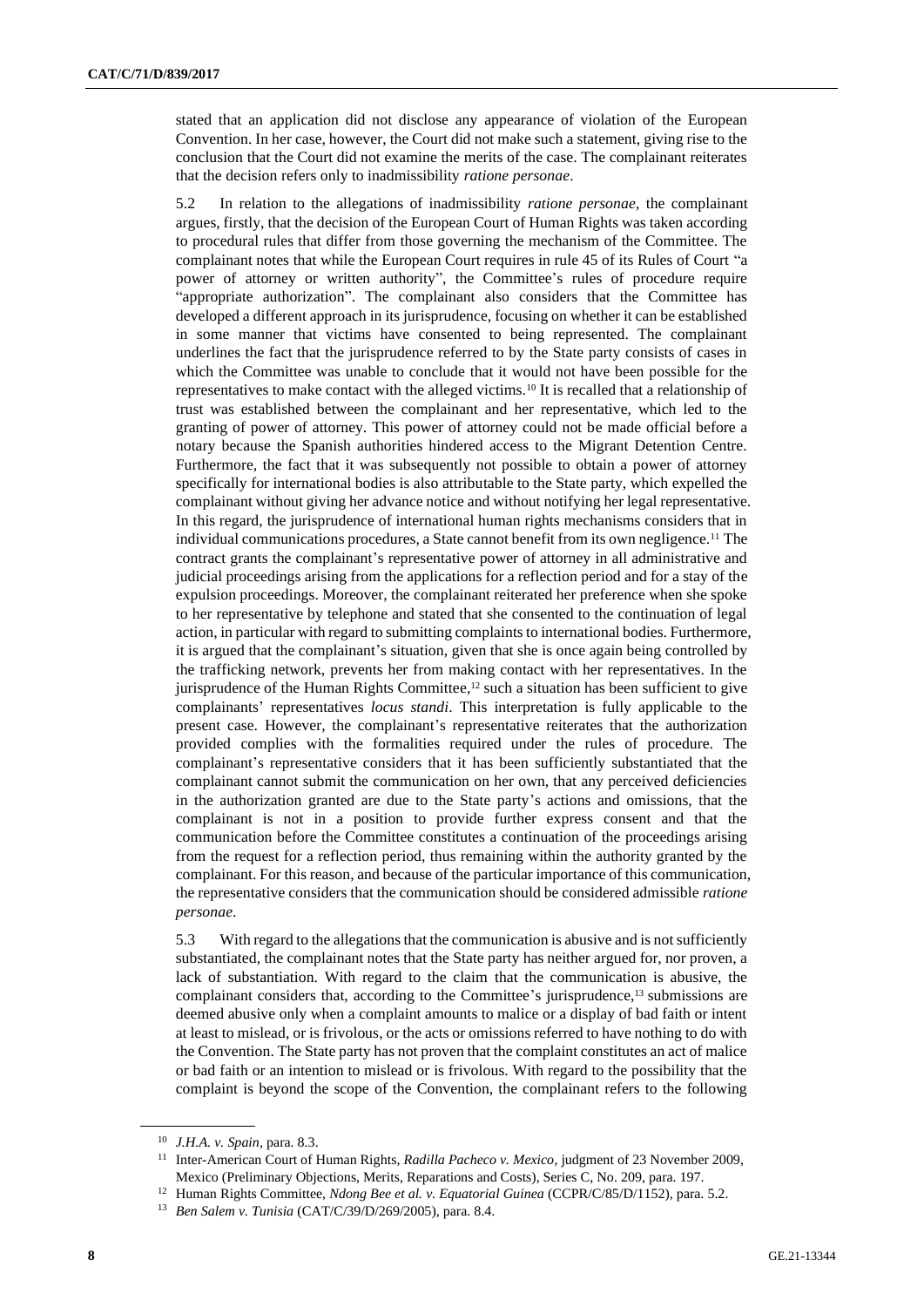allegations on the merits, which demonstrate that the complaint falls fully within the purview of the Committee. For all these reasons, the complainant considers that the communication is in no way abusive and is sufficiently substantiated.

5.4 The complainant reiterates that the State party is responsible for a violation of article 2 of the Convention for failing to act with due diligence in protecting her from the acts of torture to which she was subjected in its territory. She considers this lack of protection to have resulted from the State's application of gender and racial stereotypes during the identification process and her expulsion. The State party makes no mention of any mechanisms in place to ensure that the authorities identify victims of trafficking on the basis of objective grounds and without prejudice or stereotyping based on the gender and origin of persons who claim to be victims of trafficking. This discriminatory treatment is reflected in the failure to give reasons for the refusal of her application for a period of reflection.

5.5 The complainant notes that the State party argues that the authorities have acted diligently in all three proceedings initiated by her. However, it has not demonstrated how the authorities exercised due diligence to prevent her trafficking situation, in particular with regard to any action taken to investigate the evidence she provided. The complainant recalls that, according to the Committee's jurisprudence, the State has an obligation to investigate signs of ill-treatment. <sup>14</sup> Moreover, the State party provides no other justification for its inaction. Although the State party considers that the facts relating to the complainant's asylum claims were not proven and that the account was implausible and inconsistent, it does not specify where the inconsistencies lay, nor does it take into account the fact that inconsistencies are common in the accounts of persons who have been victims of torture. The complainant considers that it can be concluded from this that she has been the victim of a violation of articles 12 and 13 of the Convention, read in conjunction with article 2 (1).

5.6 The complainant insists that her expulsion constituted a violation of article 3 of the Convention, as her risk of being tortured upon return to her country of origin was not assessed. The complainant considers that in her case there was a clear risk of her being trafficked again and facing retaliation from her traffickers because, in addition to traffickers operating with impunity in Nigeria and trafficking being prevalent in her region of origin, she was vulnerable as a young woman who had been a victim of trafficking and who had become pregnant as a result of the exploitation she suffered. Lastly, the complainant points out that there is no mechanism for appealing against the refusal of the reflection period, a decision which was communicated after her expulsion had taken place, and considers that when a possible violation of the principle of non-refoulement is alleged, an effective remedy must have suspensive effect. The complainant also claims that there have been other recent cases of trafficked persons being returned without having been properly identified.<sup>15</sup>

5.7 The complainant further reiterates that article 14 of the Convention has been violated in her case, as she has been unable to obtain redress or have access to an effective remedy or compensation. She also notes that in the State party, attacks against women are considered gender-based violence only if they are perpetrated by partners or former partners. Therefore, victims of trafficking are not considered victims of gender-based violence, despite the gravity of the offences committed against them. The complainant requests the Committee to recommend comprehensive reparation measures that incorporate a gender perspective and a transformative and corrective approach, as well as measures of satisfaction and guarantees of non-repetition. Therefore, she requests: (a) the adoption of all necessary measures to locate her and subsequently provide her with comprehensive protection as a victim of torture and trafficking in persons for the purposes of sexual exploitation; (b) full compensation for acts of torture suffered in Spain, as well as in Nigeria as a result of her expulsion; (c) the opening of an effective investigation for the identification, prosecution and, where appropriate, punishment of the persons responsible for planning and perpetrating the offence of trafficking and acts of torture against the complainant; (d) the investigation, by the competent public institutions, of the officials who might be responsible for irregularities in the identification and expulsion of the author, as well as the application of the corresponding administrative,

<sup>14</sup> *Sonko v. Spain* (CAT/C/47/D/368/2008), para. 10.6

<sup>&</sup>lt;sup>15</sup> The complainant provides press clippings reporting on the return of two young Vietnamese men who were allegedly trafficked.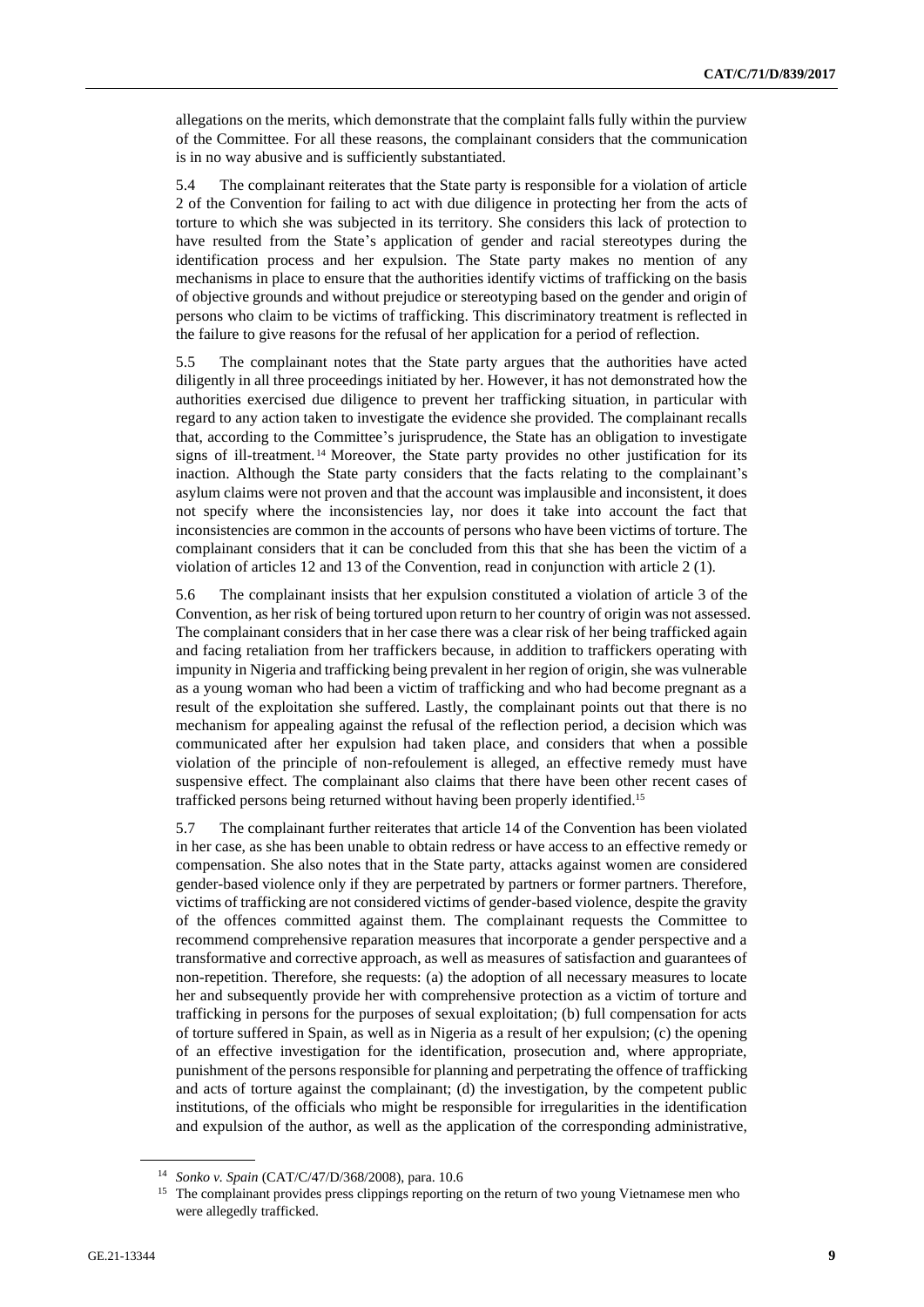disciplinary or criminal sanctions; and (e) compensation for the harm caused. The complainant also requests guarantees of non-repetition: (a) the establishment of an effective remedy with automatic suspensive effect that guarantees that a victim of trafficking will not be expelled until the risk of an attack on his or her life or physical and psychological integrity has been assessed; (b) the removal of all barriers that prevent victims of trafficking from exercising their right to full redress and from being protected against acts of torture and other inhuman, cruel and degrading treatment without discrimination on the basis of their administrative status; (c) the provision of regular mandatory training with a gender and human rights perspective for the relevant police, administrative and judicial authorities on the implementation of the legal framework to combat torture, cruel, inhuman and degrading treatment and trafficking in human beings; (d) the creation of an independent follow-up mechanism to measure the effectiveness of the institutions and policies established by the State to regulate and monitor prevention and protection work in the area of trafficking in Spain through the collection of statistical data and periodic reports with recommendations; and (e) the standardization of the protocols, manuals, investigation criteria and the expert and judicial services employed in the investigation of offences of trafficking, disappearances and sexual violence against women, in accordance with the Manual on the Effective Investigation and Documentation of Torture and Other Cruel, Inhuman or Degrading Treatment or Punishment (Istanbul Protocol), the Minnesota Protocol on the Investigation of Potentially Unlawful Death and international standards on the search for missing persons, and incorporating a gender perspective.

5.8 The complainant attaches to her communication a letter from the World Organisation Against Torture, which states that certain legal loopholes and poor institutional practices in the State party mean that some persons protected under the Convention are left without a defence, in particular persons held in migrant detention centres. The World Organisation Against Torture states that serious deficiencies in the application of basic safeguards, such as access to remedies against expulsion and the means to communicate with the outside world and with public defenders continue to be identified in migrant detention centres. <sup>16</sup> Mechanisms for the identification and protection of victims of trafficking are insufficient.<sup>17</sup> The World Organisation Against Torture reports that it is common for appeals to be settled or appeal decisions to be announced after a complainant has been expelled,<sup>18</sup> even in cases involving alleged victims of trafficking. It is very common for expulsions to be carried out very quickly or in an irregular manner. The World Organisation Against Torture also highlights the vulnerability of victims of trafficking, since, in addition to the general fear that victims of gender-based violence may have of possible reprisals against them if they file a complaint, there is also the fear that if they do file a complaint, the authorities will launch punitive proceedings against them in connection with their irregular residence in the State party, which might lead to their expulsion.<sup>19</sup> A 2011 amendment to the Migration Act establishes a safeguard to prevent expulsions of women who report gender-based domestic violence; however, this provision does not cover victims of trafficking.

#### **Issues and proceedings before the Committee**

#### *Consideration of admissibility*

6.1 Before considering any claim submitted in a communication, the Committee must decide whether it is admissible under article 22 of the Convention.

6.2 The Committee notes the State party's claim that the communication should be considered inadmissible under article 22  $(5)$  (a) of the Convention since the same matter was brought before the European Court of Human Rights, which, after a thorough analysis of the file, found that the complainant was not particularly vulnerable and that no exception could be made to the requirement to provide a power of attorney in line with all the formal requirements of the Court. The Committee notes the complainant's assertion that the European Court considered only the formal admissibility criteria and did not give sufficient

<sup>16</sup> A/HRC/23/56/Add.2, para. 73.

<sup>17</sup> Ibid., para. 74.

<sup>18</sup> Servicio Jesuita a Migrantes España, *Informe CIE 2018*, p. 11.

<sup>19</sup> Ibid., pp. 45–46.